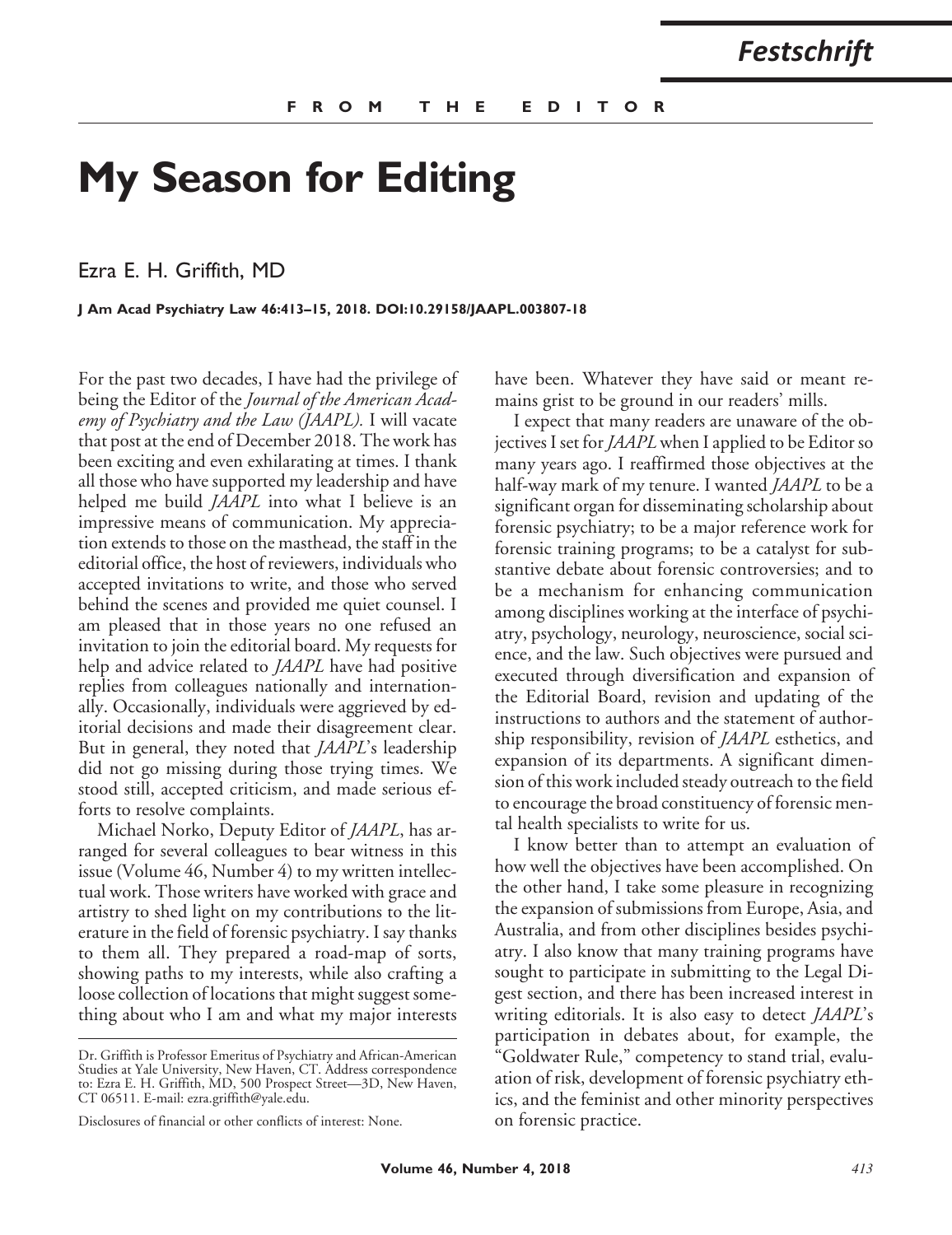## **My Season for Editing**

I confess, too, that I have had additional personal thoughts about the functions of an academic journal. Our leadership at *JAAPL* have discussed endlessly subjects such as ethics in publishing, representation among editorial board members and reviewers, and civility in the writing of editorials. We have reviewed several times our policy about case reports and the judicious use of gendered pronouns. We wanted to do our work without impugning the dignity of any person or group, maintaining respect for all. Here again, we recognized how important and difficult it is to pursue excellence in the task of editing.

There are other special dimensions of editing a journal and thinking continually about its function. There were times when *JAAPL* came into mind just as I was falling asleep or waking up. Those were occasions when this apparently simple magazine seemed to take on the human quality of breathing and interacting with me, and I felt obligated to nourish it more attentively. I was reminded of this sensation recently as I read Zachary Woolfe's piece in the *New York Times*, entitled "Yo-Yo Ma Wants Bach to Save the World."<sup>1</sup> Woolfe was discussing Ma's recent release of his third recording of Bach's cello suites. Apparently, the first recording was issued in 1983 when Ma was around 27 years old. He issued the second recording around 1998, the time when I became Editor, and the third is out this year when he is a 62-year-old mature artist. Woolfe framed the interaction between Ma and his Stradivarius cello almost in human terms. There is labeling of the music at age 27 as being youthful and a bit know-it-all. On the other hand, the third recording is considered "relaxed, confident, deeply human" in interpretation, and different from the second recording, which Woolfe saw as "total confusion." There was something special about the way Ma and his cello matured together to produce music. Similarly, my journal and I matured together as we defined its personality and produced a literary organ with a particular bent.

In their coming together, there was also purpose and intent, or, as Woolfe put it, the possibility of "blending Bach and social responsibility" (Ref. 1, p AR1). For example, in the article, reference is made to Ma's connecting his music to community problems, to civic life. He brings his music to the fore as he plans a day of action and communicates with his audience. With his maturity, music critics see him as more settled and able to acknowledge difficulty, peacefulness, and beauty in what Bach composed.

Ma wants to make the world better, which is a soulmoving rationale for his persistent efforts to use his craft in "creating community" in entities such as his Silk Road Ensemble. Woolfe talks of Ma's capacity to chart "a remarkably complete anatomy of emotion and aspiration" (Ref. 1, p AR1).

The language of *JAAPL*'s bent, or purpose and intention, was highlighted when I recently visited an exposition of Charles White's art at the Museum of Modern Art in New York City. At the entrance to the Retrospective on White's work was the following: "An artist must bear a special responsibility. He must be accountable in the context of his work. And that work should reflect a deep, abiding concern for humanity." Elsewhere in my stroll around the exposition, I encountered the statement that White was unwavering in his commitment to creating "images of dignity." I smiled in recognition and affirmation. Both Yo-Yo Ma and Charles White saw a way of blending their work with this task of creating images of dignity. It has been a force in my ideas about *JAAPL* and an important theme in my recent book.<sup>2</sup> It accounts for my caution in dealing with problems presented by case reports, and my interest in interacting fairly and honestly with authors of all kinds.

My hope is that, like Ma and White, my journal editing has reflected this preoccupation with human dignity as much as my obvious interest in academic excellence. These interests must go together, as the mature editor I am now sees clearly that a journal can represent communication in print while also promoting justice, equality, and fairness in mundane operations and interactions. In the world of work, what some of us now call the workspace, there are many impediments to pursuing dignity. In this regard, academic journals are unique operations. They can be malleable enough to be molded into an instrument that stands firmly for dignity of person—what Jeannette Pols has called "humanitas" or the dignity of being human.<sup>3</sup> But while we academics take pleasure in supporting humanitas, we like to play artfully with "dignity of merit," what Pols called "dignitas." The artful play here is that academics regularly state their commitment to equity of persons (humanitas). However, they enjoy the benefits that accompany dignity of merit, where "doctors" of all sorts benefit from the status that their professions enjoy. I acknowledge Pols' argument that merit may represent esthetic values that in daily life serve to organize people and establish social conventions. In this context,